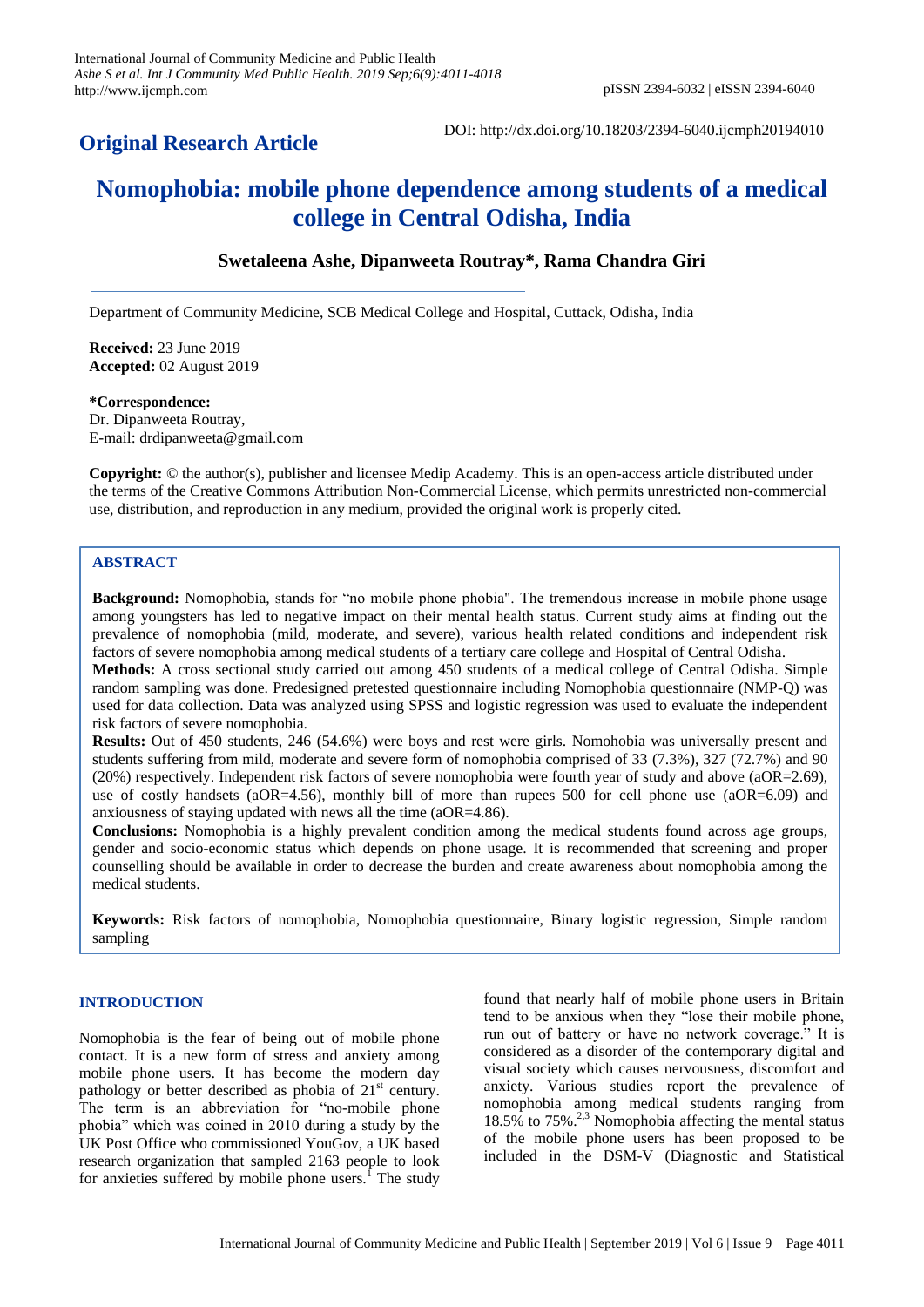Manual of Mental disorders, fifth version), a gold standard for assessing psychiatric diseases.<sup>4</sup>

The techno world of today offers man a portable, electronic device i.e., a smartphone. These smartphones are seen as a lucrative item as it serves varied purposes such as playing internet games, sharing pictures and documents, communication, watching videos or news and access to a wide variety of information at a reasonable cost. The fast growing world of smartphones along with its internet usage has stealthily captivated the young minds and created psychological dependence, thereby deteriorating physical, mental and social health of individual. Physical problems like headache, insomnia, eyestrain, accidents etc., and psychological pathologies like anxiety, nervousness and stress are seen to be prevalent among nomophobes.<sup>5</sup>

The main objectives of the study were to study the prevalence of different grades of nomophobia (mild, moderate, severe) among the medical students of a tertiary Medical College and Hospital of Central Odisha, to find the association of various health conditions and factors related to mobile phones with nomophobia and to assess the independent risk factors of severe nomophobia.

Youngsters of today's world having easy access to smartphones and net packs at reasonable cost, usage of internet for a long time and spending time in being socially active on various social medias, playing online games etc., have been earmarked as symptoms of being nomophobic.<sup>6</sup> The keen interest of the authors regarding the alarming rise in prevalence of nomophobia has mandated to take up the study for further research.

#### **METHODS**

#### *Study design and participants*

It was a cross-sectional study carried out among the medical students of a tertiary care hospital and associated Medical College of Central Odisha. The study was conducted from July 2018 to March 2019. The sample size (450) was calculated by  $\frac{4pq}{L^2}$  formula where p=prevalence of nomophobia among medical students in another study18.5%,  $q=81.5\%$ ,  $L=20\%$ <sup>2</sup> The 450 students were divided equally as  $75$  students from  $1<sup>st</sup>$  year through interns (six years). These 75 students were selected randomly by using random number tables from the attendance register, which served as the sampling frame for each year. Among those roll numbers; students who gave consent for the study and could be contacted in at least in one of the three visits to their classroom were taken as study participants. Students who were absent were supplemented by another roll number with the help of random number table. Those who were previously diagnosed with any kind of psychiatric illness, could not be contacted in the successive three visits and had no mobile phones were excluded from the study. Informed written consent was taken from all the participants.

#### *Data collection*

A pre-tested, semi-structured questionnaire comprising of questions on socio-demographic factors and nomophobia questionnaire (NMP-Q) were used.<sup>7</sup> Socio-demographic assessment included socio-economic status classified by Modified B.G. Prasad, current place of stay, duration of mobile phone ownership, average time spent in phones, various purposes for which they used cell phones etc.

The nomophobia questionnaire (NMP-Q) constructed by Caglar Yildrim, Iowa State University was used to identify various levels and dimensions of nomophobia. NMP-Q had 20 items which were measured using a 7 point Likert scale ranging from 1 (strongly disagree) to 7 (strongly agree). Four dimensions were covered in NMP-Q: not being able to communicate, losing connectedness, not being able to access information and giving up convenience.

#### *Data analysis*

Descriptive statistics were used and results were expressed as mean±standard deviation or frequencies and percentages. Categorical variables were compared using Pearson Chi-square test. The risk factors were dichotomized into two categories i.e., severe nomophobia and moderate/mild nomophobia. Binary logistic regression was used to find the independent predictors of nomophobia. Dependent variables were severe nomophobia or moderate/mild nomophobia, dichotomous in nature, where severe nomophobia=1, moderate/mild nomophobia=0. Data was entered using Microsoft Excel 2010 and analyzed using Statistical Package for Social Sciences version 18 (PASW statistics for Windows, Chicago: SPSS Inc).

#### **RESULTS**

The questionnaire based study was carried out among 450 medical students. The study group included 75 students (16.7%) from each academic year along with interns. They comprised of 246 (54.6%) males and 204 (45.3%) females. Mean age of respondents was 21.49±1.93. Maximum individuals 312 (69.3%) were of age group less than 23 years. Majority of them (60%) belonged to upper socio-economic class. The prevalence of severe nomophobia was present among 90 (20%) students, moderate degree among 327 (72.7%) and mild nomophobia among 33 (7.3%) students. The mean nomophobia score was 84.27±18.06. The NMP questionnaire which is broadly divided into four factors, factor 3 i.e., not being able to access information was found to have a higher mean  $(27.5\pm7.38)$  than the rest.

Table 1 depicts the socio-demographic characteristics and factors related to mobile phone use among the study subjects. Among them, majority i.e., 429 (95.3%) stayed in hostels. The students who owned smartphones for more than two years comprised of 348 (77.3%), and 327 (72.7%) students had smartphones worth more than Rs.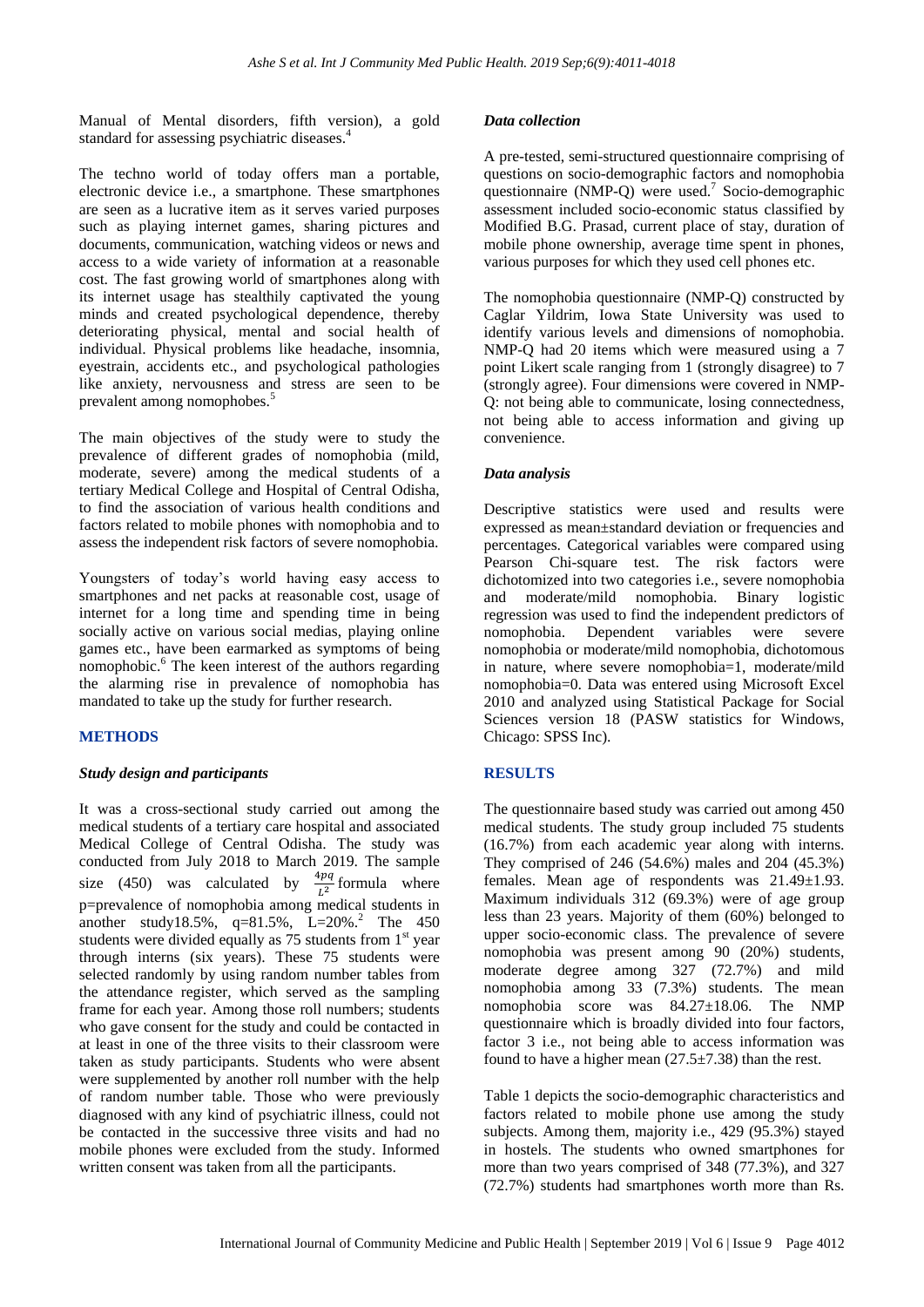10000. Those students using internet for more than two years, used net plans and possessed gadgets were 345 (76.7%), 402 (89.3%) and 192 (42.7%) respectively. Nearly half of the students i.e., 237 (52.7%) spent more than four hours on cell phones and 255 (56.7%) paid Rs. 500 or more as monthly bill towards cell phone.

#### **Table 1: Sociodemographic factors and factors related to mobile phone use among study subjects (n=450).**

| S. no. | <b>Characteristics</b>                      |                  | <b>Number</b> | $\frac{0}{0}$ |
|--------|---------------------------------------------|------------------|---------------|---------------|
|        |                                             | $<$ 23           | 312           | 69.3          |
| 1      | Age (in years)                              | $\geq$ 23        | 138           | 30.7          |
| 2      |                                             | Girls            | 204           | 45.3          |
|        | Gender                                      | <b>Boys</b>      | 246           | 54.7          |
| 3      | Socio Economic status                       | Upper            | 338           | 75.2          |
|        |                                             | Others           | 112           | 24.8          |
| 4      | Place of stay                               | Hostel           | 429           | 95.3          |
|        |                                             | Home/PG          | 21            | 4.7           |
|        | Duration of smartphone ownership (in years) | $\geq$ 2         | 348           | 77.3          |
| 5      |                                             | $\overline{2}$   | 102           | 22.7          |
| 6      |                                             | Rs. > 10000      | 327           | 72.7          |
|        | Price of cell phone                         | $Rs. \leq 10000$ | 123           | 27.3          |
| 7      |                                             | $\geq$ 2         | 345           | 76.7          |
|        | Duration of net ownership (in years)        | $\leq$ 2         | 105           | 23.3          |
| 8      | Using net plan                              | Yes              | 402           | 89.3          |
|        |                                             | N <sub>o</sub>   | 48            | 10.7          |
| 9      |                                             | Rs. <500         | 195           | 43.3          |
|        | Monthly bill                                | $Rs. \geq 500$   | 255           | 56.7          |
|        |                                             | Yes              | 192           | 42.7          |
| 10     | Owning gadgets                              | No               | 258           | 57.3          |
|        |                                             | >4               | 237           | 52.7          |
| 11     | Average time spent in phone (in hours)      | $\leq\!\!4$      | 213           | 47.3          |

#### **Table 2: Health symptoms seen among mobile phone users of the study (n=450).**

| <b>Sl. No.</b> | <b>Symptoms</b>                     |         | <b>Number</b> | $\frac{0}{0}$ |
|----------------|-------------------------------------|---------|---------------|---------------|
| $\mathbf{1}$   | Difficulty in falling asleep        | Present | 210           | 46.7          |
|                |                                     | Absent  | 240           | 53.3          |
| $\mathbf{2}$   | Headache                            | Present | 177           | 39.3          |
|                |                                     | Absent  | 273           | 60.7          |
| 3              |                                     | Present | 204           | 45.3          |
|                | Eyestrain                           | Absent  | 246           | 54.7          |
|                |                                     | Present | 119           | 26.4          |
| 4              | Thumb and body aches                | Absent  | 331           | 73.6          |
| 5              | Earache                             | Present | 41            | 9.1           |
|                |                                     | Absent  | 409           | 90.9          |
| 6              |                                     | Present | 17            | 3.8           |
|                | Accidents during use of cell phones | Absent  | 433           | 96.2          |

Table 2 describes the health symptoms reported among the mobile phone users. Majority i.e., 210 (46.7%) complained of difficulty in falling asleep followed by eyestrain among 204 (45.3%), headache among 177 (39.3%), thumb pain and body ache among 119 (26.4%), earache among 41 (9.1%) and accidents during mobile phone use among 17 (3.8%).

Table 3 shows the varied usage of cellphones among the students. Students using it for social networking were 429 (95.3%), for listening music were 429 (95.3%), for

communication 432 (96%), for sharing pictures and documents 405 (90%), playing games 183 (40.6%), for online education 420 (93.3%), watching videos 435 (96.6%), for news 315 (70%), for online shopping 372 (82.6%), for navigation purposes 327 (72.6%) and for reading e-books were 240 (53.3%)**.**

Table 4 reveals the association in form of adjusted odds ratio of different factors such as sociodemographic factors, health conditions and varied purpose of usage of cellphones with severe nomophobia. Among the various factors taken into account, students belonging to fourth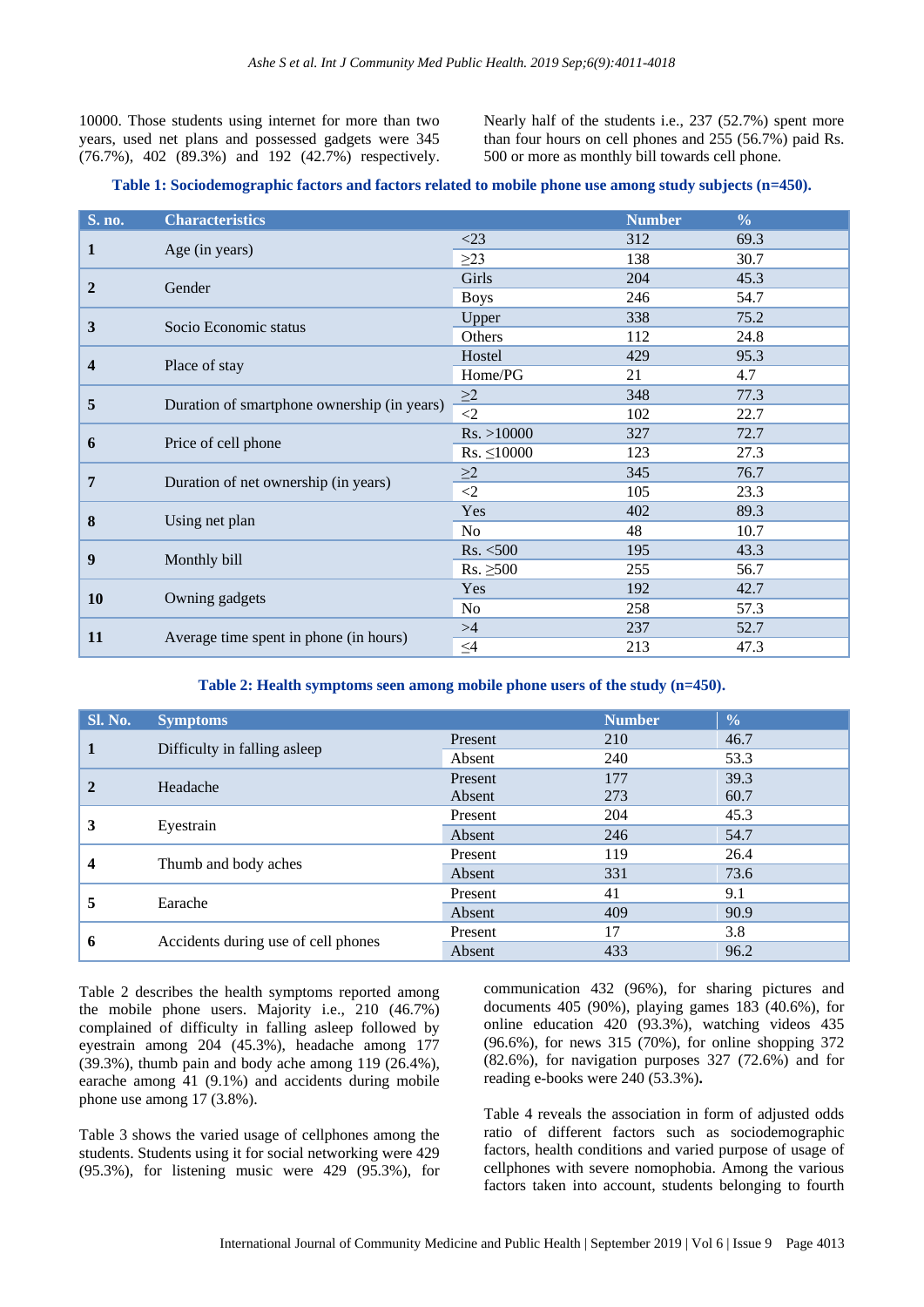year and above were seen to be at risk of suffering from severe nomophobia 51 (22.7%) and were nearly three times  $[OR=2.69, (CI: 1.04-6.91)]$  at risk as compared to students of first year through third year. Those who owned new cell phones within a period of two years were found to be significantly at risk of severe nomophobia. Majority of students belonged to upper class 338 (75.1%) and hence could afford costly handsets and were thus four times at risk of being severe nomophobic. Students who spent more than Rs. 500 as monthly bills of cell phones were found to be six times [OR-6.09, (CI: 2.5- 14.4)] at higher risk than their counterparts. Study subjects who suffered from insomnia or headache with aORs of 3.9 and 2.29 respectively were rather protected from the risk of severe nomophobia. Students suffering from thumb and shoulder pain were found to be twice at risk of severe nomophobia but the association did not have a significant difference as compared to those not suffering from these ailments. Subjects using cell phones for definite purposes such as sharing pictures, playing games, using cell phones for travelling using the maps for navigation and using it for online education in form of ebooks were significantly found to be at lesser risk of severe nomophobia. Among them, who were particular about getting updated by news were significantly at risk  $[aOR = 4.86, (CI: 2.35-9.97)]$  of severe nomophobia.

#### **Table 3: Purpose of internet use among the respondents (n=450).**

| S. no | <b>Purpose of internet</b><br><b>use</b> | <b>Number</b> | $\frac{0}{6}$ |
|-------|------------------------------------------|---------------|---------------|
| 1     | Social networking                        | 429           | 95.3          |
| 2     | Listening music                          | 429           | 95.3          |
| 3     | Communication                            | 432           | 96            |
| 4     | Sharing pics                             | 405           | 90            |
| 5     | Games                                    | 183           | 40.6          |
| 6     | Education                                | 420           | 92.3          |
| 7     | Watching videos                          | 435           | 96.6          |
| 8     | Listening news                           | 315           | 70            |
| 9     | Online shopping                          | 372           | 82.6          |
| 10    | Navigation                               | 327           | 72.6          |
| 11    | Reading e-books                          | 240           | 53.3          |

| Table 4: Risk factors of severe nomophobia among the study subjects (n=450). |  |  |  |
|------------------------------------------------------------------------------|--|--|--|
|                                                                              |  |  |  |

| S.<br>no.               | <b>Characteristics</b>                |                | <b>Number</b> | <b>Severe</b><br>nomophobia<br>N(%) | P value | <b>Odds</b> ratio<br>$CI*$ | P value | <b>Adjusted</b><br>odds ratio<br>$CI*$ |
|-------------------------|---------------------------------------|----------------|---------------|-------------------------------------|---------|----------------------------|---------|----------------------------------------|
| $\mathbf{1}$            | Age                                   | $\leq$ 22      | 312           | 57(18.3)                            | 0.16    | 0.71                       | 0.35    | 1.56                                   |
|                         |                                       | $>22$          | 138           | 33 (23.9)                           |         | $0.43 - 1.15$              |         | $(0.60 - 4.01)$                        |
|                         | Gender                                | Female         | 204           | 33(16.2)                            |         | 0.64                       |         | 0.57                                   |
| $\overline{2}$          |                                       | Male           | 246           | 57(23.2)                            | 0.06    | $0.39 - 1.03$              | 0.17    | $(0.25 - 1.27)$                        |
|                         | Socio economic                        | <b>UP</b>      | 338           | 63 (18.6)                           |         | 0.72                       |         | 0.93                                   |
| 3                       | status                                | Other          | 112           | 27(24.1)                            | 0.21    | $0.43 - 1.20$              | 0.87    | $(0.39 - 2.22)$                        |
|                         |                                       |                | 225           |                                     |         | 0.71                       |         |                                        |
| $\overline{\mathbf{4}}$ | Year of study                         | $\leq$ 3       |               | 39(17.3)                            | 0.15    | $0.44 - 1.13$              | 0.03    | 2.69<br>$(1.04 - 6.91)$                |
|                         |                                       | >3             | 225           | 51(22.7)                            |         |                            |         |                                        |
| 5                       | Residence                             | Hostel         | 429           | 90 (100)                            | 0.01    | 0.79                       | 0.99    |                                        |
|                         |                                       |                | 21            | 0(0)                                |         | $0.75 - 0.83$              |         | 0.00(0.00)                             |
|                         | <b>Factors related to cell phones</b> |                |               |                                     |         |                            |         |                                        |
|                         | Duration of                           | $\geq$ 2       | 348           | 74 (21.3)                           |         | 1.45                       |         | 0.50                                   |
| 6                       | smartphone<br>ownership (in years)    | $\langle 2$    | 102           | 16(15.7)                            | 0.21    | $0.80 - 2.62$              | 0.35    | $(0.12 - 2.10)$                        |
| $\overline{7}$          | Duration of net                       | $\langle 2$    | 105           | 18(17.1)                            |         | 0.78                       |         | 0.104                                  |
|                         | ownership (in years)                  | $\geq$ 2       | 345           | 72 (20.9)                           | 0.40    | $0.44 - 1.38$              | 0.003   | $(0.02 - 0.46)$                        |
|                         | Price of cell phone                   | $\leq 10000$   | 123           | 15(12.2)                            |         | 0.46                       |         | 4.56                                   |
| 8                       | (in Rs.)                              | >10000         | 327           | 75 (22.9)                           | 0.01    | $0.25 - 0.84$              | 0.001   | $(1.85 -$<br>11.23)                    |
|                         |                                       | Yes            | 402           | 87(21.6)                            |         | 4.14                       |         | 0.25                                   |
| $\boldsymbol{9}$        | Using net plan                        | N <sub>o</sub> | 48            | 3(6.3)                              | 0.01    | $1.2 - 13.6$               | 0.16    | $(0.03 - 1.73)$                        |
| 10                      | Monthly bill (in                      | $200 -$<br>500 | 195           | 27(13.8)                            | 0.00    | 0.49                       | 0.00    | 6.09                                   |
|                         | $Rs.$ )                               | >500           | 255           | 63(24.7)                            |         | $0.29 - 0.80$              |         | $(2.57 -$<br>14.40                     |

Continued.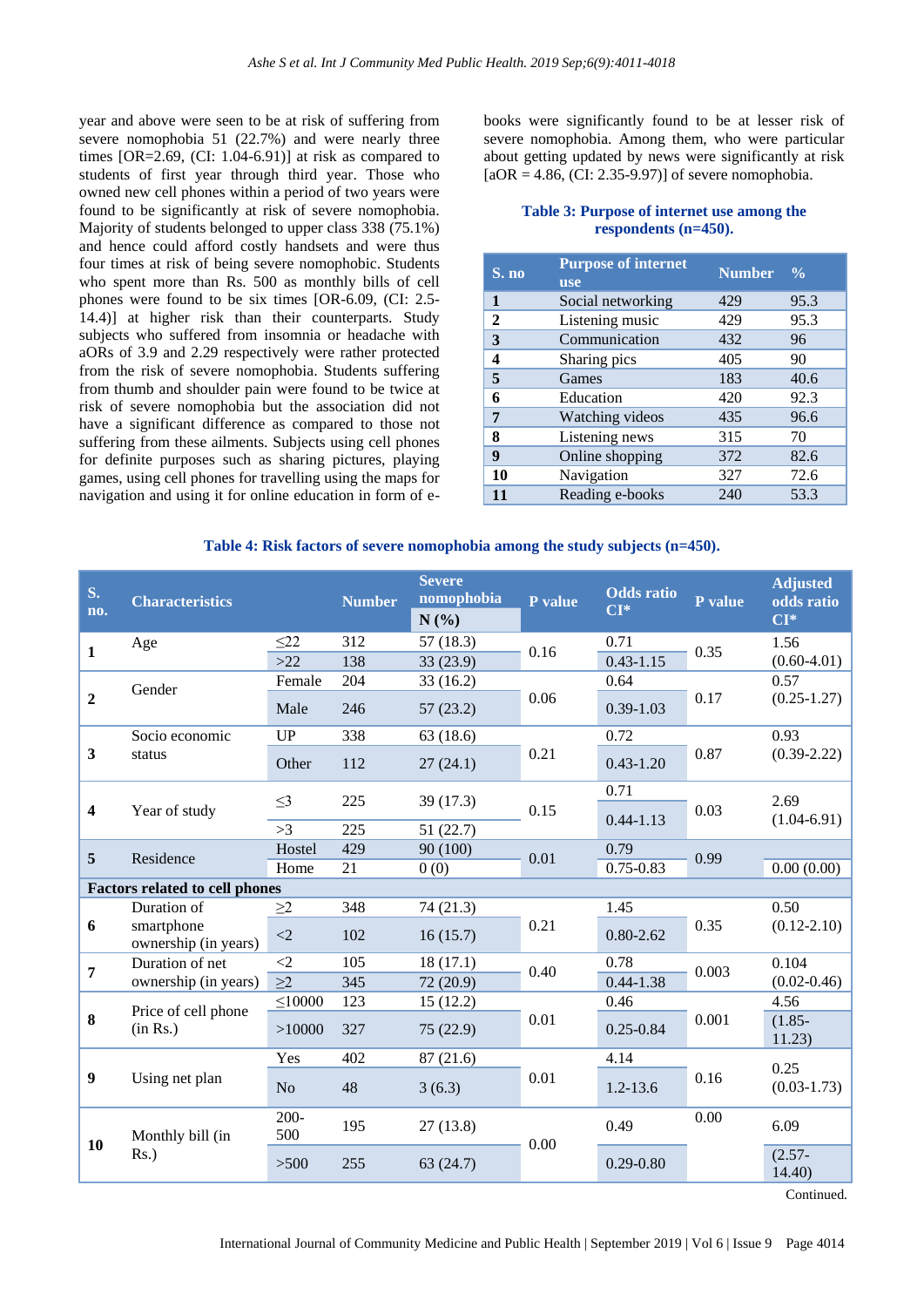| S.<br>no. | <b>Characteristics</b>                 |                       | <b>Number</b> | <b>Severe</b><br>nomophobia<br>N(%) | P value  | <b>Odds</b> ratio<br>$CI*$ | P value | <b>Adjusted</b><br>odds ratio<br>$CI*$ |
|-----------|----------------------------------------|-----------------------|---------------|-------------------------------------|----------|----------------------------|---------|----------------------------------------|
| 11        | Owning electronic                      | Yes                   | 192           | 42 (21.9)                           | 0.39     | 1.22                       | 0.02    | 0.41                                   |
|           | gadgets                                | N <sub>o</sub>        | 258           | 48 (18.6)                           |          | $0.77 - 1.94$              |         | $(0.19 - 0.88)$                        |
|           | Average time spent                     | $>\!\!4$              | 237           | 54 (22.8)                           |          | 1.45                       |         | 0.78                                   |
| 12        | in phone (in hours)                    | $\leq4$               | 213           | 36(16.9)                            | 0.11     | $0.90 - 2.32$              | 0.54    | $(0.36 - 1.70)$                        |
|           | <b>Health related conditions</b>       |                       |               |                                     |          |                            |         |                                        |
| 13        | Difficulty in falling                  | Yes                   | 240           | 33(13.8)                            | 0.00     | 4.28                       | 0.001   | 3.97                                   |
|           | asleep                                 | N <sub>o</sub>        | 210           | 57(27.1)                            |          | $0.26 - 0.68$              |         | $(1.77 - 8.90)$                        |
| 14        | Headache                               | Yes                   | 177           | 27(15.3)                            | 0.04     | 0.6                        | 0.04    | 2.29                                   |
|           |                                        | No                    | 273           | 63(23.1)                            |          | 0.36-0.98                  |         | $(1.00-5.23)$                          |
| 15        | Eyestrain                              | Yes                   | 204           | 47(23)                              | 0.14     | 1.41                       | 0.23    | 0.65                                   |
|           |                                        | No                    | 246           | 43 (17.5)                           |          | 0.88-2.24                  |         | $(0.32 - 1.32)$                        |
| 16        | Thumb and body<br>ache                 | Yes<br>No             | 119           | 26(21.8)<br>64 (19.3)               | 0.55     | 1.16<br>$0.69 - 1.94$      | 0.05    | 2.22<br>$(0.99-4.96)$                  |
|           |                                        | Yes                   | 331<br>41     | 10(24.4)                            |          | 1.32                       |         | 0.98                                   |
| 17        | Earache                                |                       |               |                                     | 0.46     |                            | 0.98    | $(0.26 - 3.75)$                        |
|           |                                        | No                    | 409           | 80 (19.6)                           |          | $0.62 - 2.81$              |         |                                        |
|           |                                        | Yes                   |               | 0(0)                                |          | 1.26                       | 0.99    | 1.19                                   |
| 18        | Accidents during<br>use of cell phones | No                    |               | 90(20.8)                            | 0.03     | 1.20-1.32                  |         | (0.00)                                 |
|           |                                        |                       |               |                                     |          |                            |         |                                        |
|           | Purpose of cell phone use              |                       |               |                                     |          |                            |         |                                        |
|           |                                        | Yes                   | 429           | 87 (20.3)                           |          | 1.52                       | 0.23    | 0.26                                   |
| 19        | Social networking                      | N <sub>o</sub>        | 21            | 3(14.3)                             | 0.50     | $0.44 - 5.29$              |         | $(0.02 - 2.42)$                        |
|           | Listening music                        | Yes                   | 429           | 90(21)                              | 0.01     | 0.79                       | 0.99    | 0.00                                   |
| 20        |                                        |                       |               |                                     |          |                            |         | (0.00)                                 |
|           |                                        | N <sub>o</sub>        | 21            | 0(0)                                |          | $0.75 - 0.83$              |         |                                        |
|           | Communication                          | Yes                   | 432           | 90(20.8)                            | 0.03     | 0.79                       | 0.99    | 0.00                                   |
| 21        |                                        | N <sub>o</sub>        | 18            | 0(0)                                |          | $0.75 - 0.83$              |         | (0.00)                                 |
|           |                                        |                       |               |                                     |          |                            |         |                                        |
| 22        | Sharing pics                           | Yes<br>N <sub>o</sub> | 405<br>45     | 87(21.5)<br>3(6.7)                  | 0.01     | 3.83<br>1.15-12.65         | 0.02    | 0.11<br>$(0.01 - 0.71)$                |
|           |                                        | Yes                   | 183           | 54 (29.5)                           |          | 2.68                       |         | 0.16                                   |
| 23        | Games                                  | N <sub>o</sub>        | 267           | 36(13.5)                            | 0.000    | 1.67-4.31                  | 0.000   | $0.06 - 0.39$                          |
|           |                                        | Yes                   | 420           | 87 (20.7)                           |          | 2.35                       |         | 0.24                                   |
| 24        | Education                              | N <sub>o</sub>        | 30            | 3(10)                               | 1.13     | 0.69-7.93                  | 0.17    | $(0.03 - 1.87)$                        |
|           |                                        | Yes                   | 435           | 87 (20)                             |          | 1.00                       |         | 1.1                                    |
| 25        | Watching videos                        | No                    | 15            | 3(20)                               | 1.00     | $0.27 - 3.62$              | 1.00    | $(0.99-1.32)$                          |
|           | Listening news                         | Yes                   | 315           | 81 (25.7)                           | $0.00\,$ | 4.84                       | 0.000   | 0.13                                   |
| 26        |                                        | No                    | 135           | 9(6.7)                              |          | 2.35-9.97                  |         | $0.05 - 0.36$                          |
| 27        | Online shopping                        | Yes                   | 372           | 84 (22.6)                           | 0.003    | 3.50                       |         | 0.69                                   |
|           |                                        | $\rm No$              | 78            | 6(7.7)                              |          | 1.47-8.33                  | 0.56    |                                        |
|           |                                        |                       |               |                                     |          |                            |         | $(0.20-2.41)$                          |
| 28        | Navigation                             | Yes                   | 327           | 66 (20.2)                           | 0.87     | 1.04                       | 0.01    | 3.41                                   |
|           |                                        | No                    | 123           | 24 (19.5)                           |          | $0.61 - 1.75$              |         | 1.33-8.75                              |
| 29        | Reading e-books                        | Yes                   | 240           | 51(21.3)                            | 0.47     | 1.18                       | 0.000   | 6.16                                   |
|           |                                        | No                    | 210           | 39(18.6)                            |          | $0.74 - 1.88$              |         | 2.43-15.63                             |

## **DISCUSSION**

Mobile phone usage has been acclaimed to be "possibly the biggest non-drug addiction of the 21<sup>st</sup> century." It is seemingly becoming a habit forming disorder making people addicts of mobile phone usage. Our study conducted with 450 participants revealed that all the students suffered from some degree of nomophobia. Among them, one fifth were screened to be suffering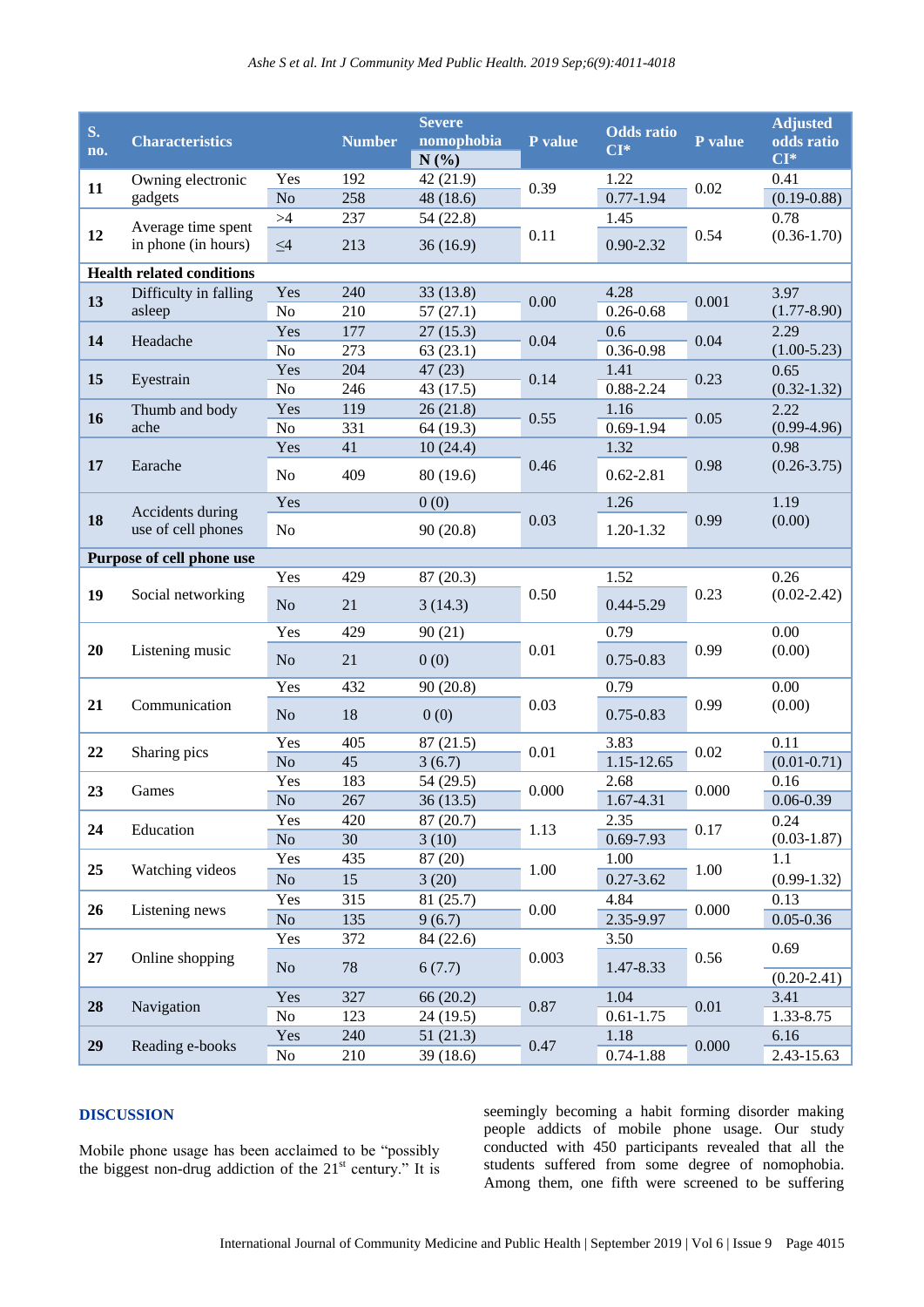from severe nomophobia which was similar to study conducted by Sonali et al among medical students in Odisha and Kanmani et al among students from various states of India.<sup>8,9</sup> Other similar studies which found a high prevalence of nomophobia were ones conducted by Sharma et al and Masthi et al on rising concern of nomophobia among Indian medical students in Indore and college students of Bangalore respectively where they found 7 out of 10 students suffering from nomophobia.<sup>3,10</sup> The prevalence of nomophobia as reported from different parts of the world has been quite varied from 18.5% to 73%. The rising trend in the prevalence of nomophobia over the years as found in studies, hints at the increasing mobile phone usage and consequently higher dependence on it.

The mean age of our study participants was  $21.49 \pm 1.93$ years as found in a study by Pavithra et al among medical students of Bangalore where they found mean age to be  $21.33+2.36$ <sup>11</sup>. This finding can be attributed to the increasing use of mobile phones among younger generation. So, this could lead the enlightened minds of future to enter a doom of virtual world with deleterious effects to both body and mind. Although more number of younger students was found to be severely nomophobic, we found students of fourth year and above to be nearly at three times more risk of severe nomophobia than the juniors. Gezgin et al and Pavithra et al reported no significant association between year of study (grades of study or academic sessions) and nomophobia which was contrary to the finding of our study.<sup>11,12</sup> This could probably be due to more freedom and less vigilance of parents for the grown up kids and also longer duration of usage of cell phones with increasing age.

In our study we found nearly an equal representation of male and female students which was similar to study conducted by Pavithra et al.<sup>11</sup> However, in study by Ashwini et al four-fifths of participants were males.<sup>5</sup> We did not find significant association between severe nomophobia and gender. Similar findings were obtained in study conducted by Dixit et al and Adnan which showed no significant gender distribution of nomophobia. $2,13$  This could be explained by equitable usage of mobile phones among males and females and hence nomophobia being prevalent in both the genders equally. On the contrary, different studies by Envoy, 2012; Tavolacci et al, Yildirim et al found females to be more nomophobic than males.<sup>14-17</sup>

Majority of our participants were from upper SES showing no association with severe nomophobia, contrary to the findings of Ashwini et al.<sup>5</sup> However, those using cell phones of worth more than ten-thousand rupees were almost four times more at risk of severe nomophobia. Cost of the mobile phone was also shown to be an independent risk factor by Dasgupta et al among medical students.<sup>6</sup> This finding suggests that the cost of the hand set and not the overall economic status that determines the risk of being nomophobic. To suffice, a study by Pavithra et al also showed that nearly 60% of students changed their cell phones in every two years.<sup>11</sup>

Nearly six out of ten students spent more than Rs. 500 on monthly bills of cell phones which is similar to findings of Ashwini et al and Pavithra et al where nearly 7 out of 10 study participants spent nearly Rs. 500-1000 monthly on cell phones.5,11 Young mass being addicted to cell phones could be probably due to its easier access to them irrespective of their SES due to their availability at reasonable prices. Our study revealed those students who started using internet within the preceding two years were found to be more nomophobic. This suggests that the newer users of internet through mobile phones are at risk of having nomophobia. But availability of internet plan in the phone did not significantly affect nomophobia in the study by Dasgupta et al, which was rather due to availability of wi-fi in their own campus.<sup>6</sup> On the contrary, our students complained of poor Wi-Fi connection and explaining the dependence on mobile internet.

Nearly one fifth of our subjects who stayed in hostel suffered from severe nomophobia however the association was not significant as also found by Dixit et al and Pavithra et al.<sup>2,11</sup> Every fourth individual had new smart gadgets and those using these gadgets along with mobile phones were found to be protected from the risk of nomophobia. This could be due to indulgence of oneself in other devices which led to lesser dependence on cell phones.

We did not find any significant association between duration of smartphone ownership and time spent in using smartphones with severe NMP. Similar findings were seen in study by Ashwini et al where association between duration of mobile phone use and nomophobia was not significant. On the contrary, Nikhita et al found significant association between mobile phone dependence with increasing numbers of years of use.<sup>18</sup> These findings could probably be due to the varied usage of cell phones which creates dependence among many, irrespective of individual characteristics.

These findings clearly reveal that mobile phone dependence is captivating all irrespective of age, sex, SES and place of stay.

The rapid increase in mobile phone users has brought in many short term negative health implications and many long term effects are yet to apprehend. In our study, we found nearly half of the participants suffered from difficulty in sleeping which was similar to the finding of Masthi et al where they reported lack of sleep in 43% of the college students.<sup>10</sup> In contrast, Ashwini et al found a higher prevalence (70%) of students suffering from difficulty in sleeping.<sup>5</sup> However, we found those having difficulty in sleeping and/or having headache were significantly at a lesser risk of nomophobia. This could be attributed to the fact that those with difficulty in falling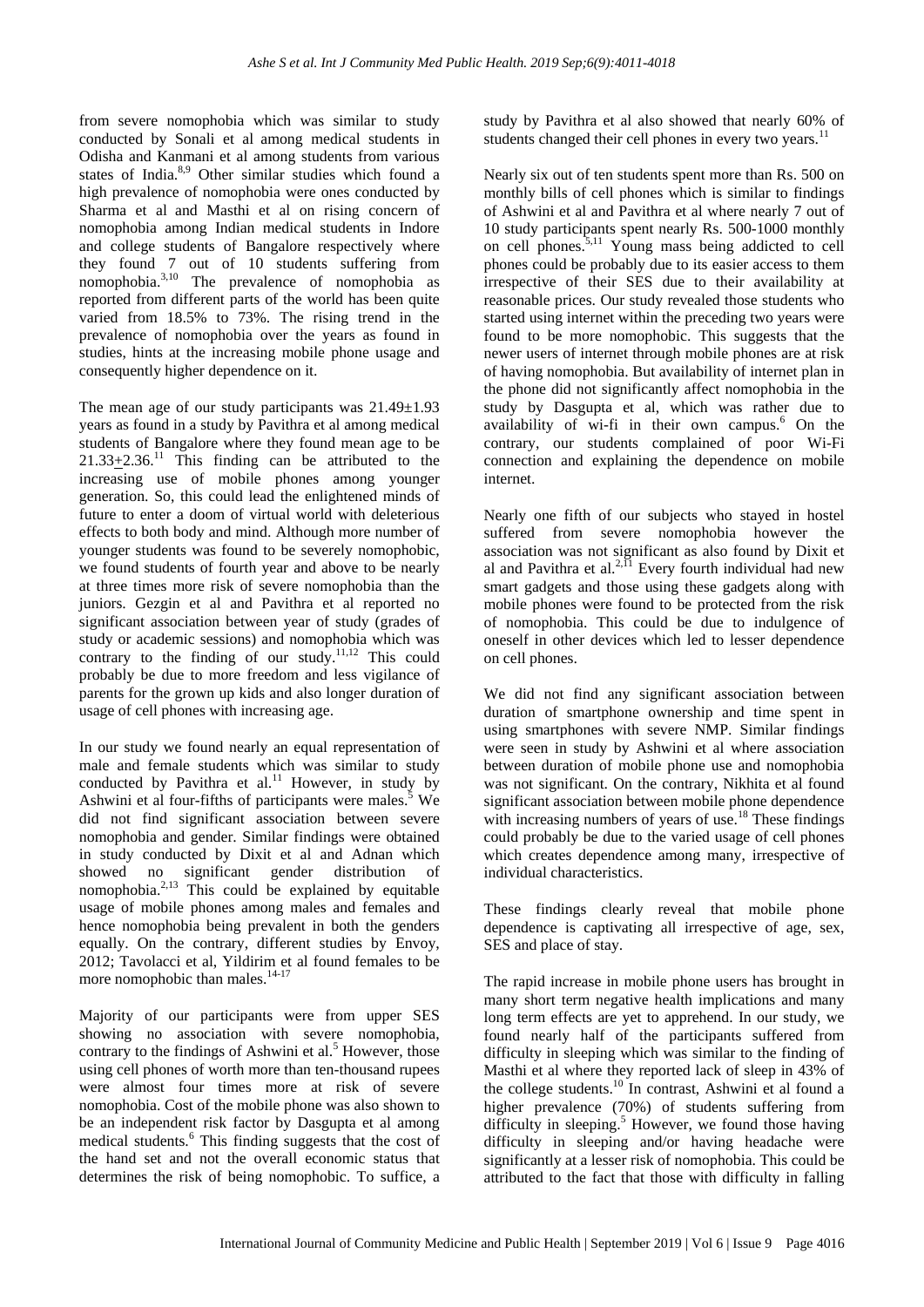asleep or with headache were aware of the fact that using cell phones for long term would entail them to more health related issues. Headache and eyestrain were common complaints of many students, as also supported by the findings of Acharya et al who reported headache and irritability among nearly half of the participants and eye strain among  $36.5\%$  of them.<sup>1</sup>

However, Sharma et al reported headache and lethargy to be present among 60% of the students which was nearly twice than our present study.<sup>3</sup> These findings very well depict the health impacts of using mobile phones for longer duration of time. Lack of sleep could be a precipitating factor for various psychological disturbances and can affect both the body and mind.

The four factors of NMP were assessed and a higher mean was found with factor 3 i.e., not being able to access information with a mean score of 27.5±7.38. Similar findings were seen in studies by Dasgupta et al and Gezgin et al. $6,12$  Students using cell phones for definite purposes such as sharing pictures, playing games, using cellphones for navigation and online educative material were significantly at a lesser risk for being nomophobic. Students as high as 8 out of 10 responded that cellphones are absolutely necessary in academics. $11$ On the other hand, those who remain anxious of being updated with the latest news are found to be glued to cell phones.

This study had been taken up with a keen interest of understanding the rampant usage of mobile phones among the students and its effects on their mental health conditions. It is a similar study carried out by Sonali et al in Odisha yet different in being vivid, extensive with a larger sample size.<sup>8</sup> NMP-Q being a screening tool may exaggerate the real prevalence of nomophobia yet a 7 point Likert scoring adds to the value of its reliability. The study can be more generalized to the whole of population if community based studies regarding the prevalence of nomophobia among younger mass could be carried out. Further research is recommended to know the long term health effects. Most of the respondents belonged to younger age group and hence awareness programs or health education strategies need to be taken up to prevent the ill effects of this wonderful creation. Particularly students getting large pocket money need to be kept an eye for their excess indulgence in cell phones leading to disharmony in both body and mind. It is recommended to interview students and conduct further qualitative researches in order to understand the factors related, negative impacts on students and its remedial measures.

NMP, the fear of losing mobile phone contact is a new form of anxiety among cell-phone users. It is found to be highly prevalent among all students of the Medical College of Central Odisha dissolving all barriers of age, sex and social status. However, the major independent determinants found to be associated with severe nomophobia were fourth year of study and above  $(aOR=2.69)$ , use of costly handsets  $(aOR=4.56)$ , monthly bill of more than rupees 500 for cell phone use (aOR=6.09) and anxiousness of staying updated with news all the time (aOR=4.86). Majority were seen to use cell phones for accessing information rather than for communication. So it has been recommended to have regular screening of these youngsters and the need for counselling by a clinical psychologist. Multi-centric study regarding the prevalence and the health impacts of nomophobia would add more to the value of the study. Alternatives to reduce the usage of cell phones would be a major step towards decreasing the inclination towards cell phones and thereby leading to reduction in burden of nomophobia. Reading newspaper rather than surfing all the time for e-news would be a small step towards the initiative for a better mental health status among the medical students.

#### **ACKNOWLEDGEMENTS**

We acknowledge the cooperation of all the medical students who participated in this study. We would also thank especially the class representatives for their immense cooperation.

*Funding: No funding sources Conflict of interest: None declared Ethical approval: The study was approved by the Institutional Ethics Committee*

### **REFERENCES**

- 1. Nomophobia. Available at: [http://wikipedia.org/w](http://wikipedia.org/)iki /Nomophobia. Accessed on 1 May 2019.
- 2. Dixit S, Shukla H, Bhagwat A, Bindal A, Goyal A, Zaidi AK, et al. A study to evaluate mobile phone dependence among students of a medical college and associated hospital of central India. Indian J Community Med. 2010;35:339-41.
- 3. Sharma N, Sharma P, Wavare RR. Rising concern of nomophobia among Indian medical students. Int J Res Med Sci. 2015;3(3):705-7.
- 4. Bragazzi NL, Puente DG. A proposal for including nomophobia in the new DSM-V. Psychol Res Behav Manag. 2014;7:155-60.
- 5. Dongre AS, Inamdar IF, Gattani PL. Nomophobia: a study to evaluate mobile phone dependence and impact of cell phone on health. Natl J Community Med. 2017;8(11):688-93.
- 6. Dasgupta P, Bhattacherjee S, Dssgupta S, Roy JK, Mukherjee A, Biswas R. Nomophobic behaviors among smartphone using medical and engineering students in two colleges of West Bengal. Indian J Public Health. 2017;61:199-204.
- 7. Yildirim C, Correia A. Exploring the dimensions of nomophobia: Development and validation of a selfreported questionnaire. Computers in Human Behaviour. 2015;49:130-7.